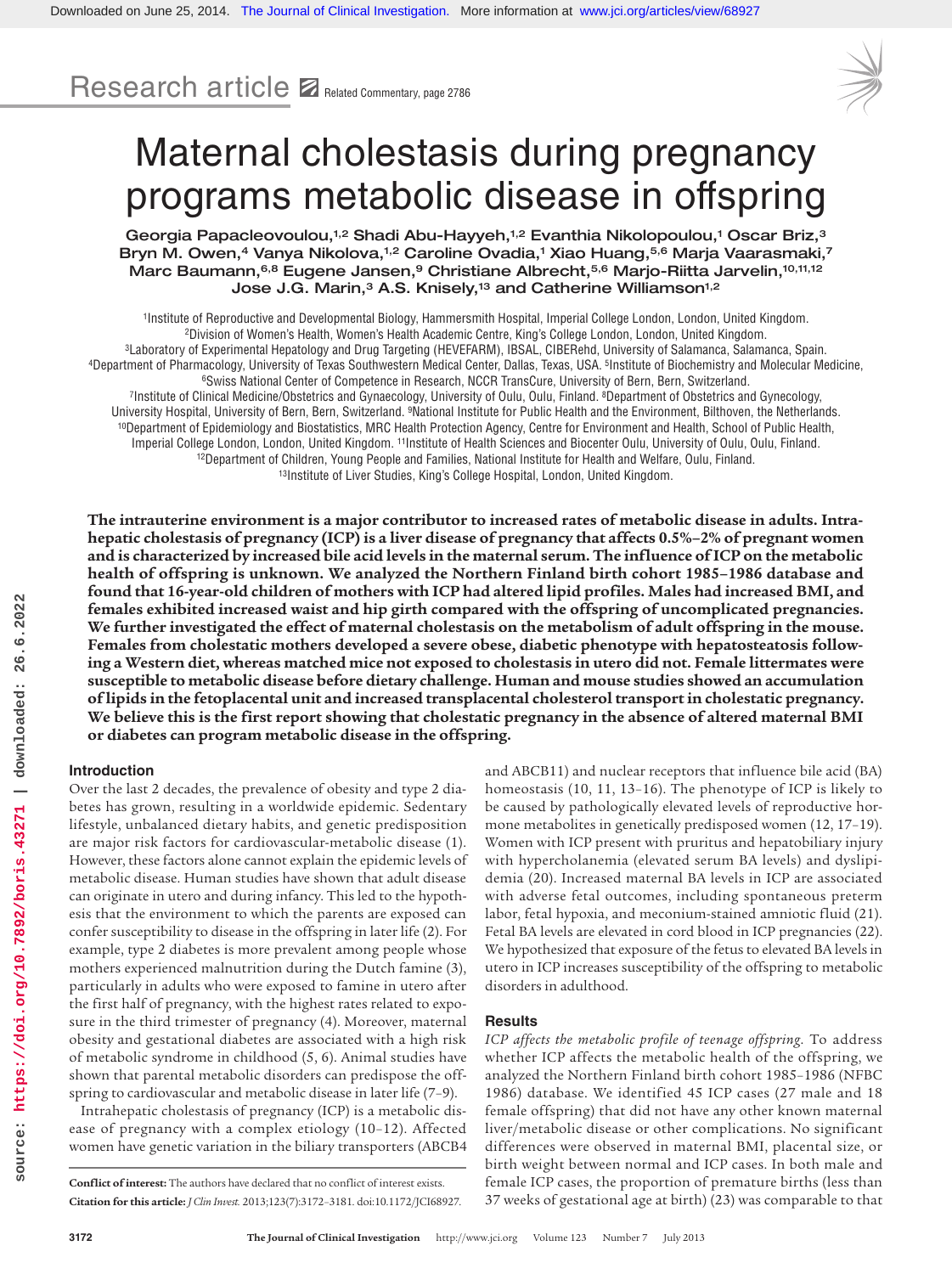Downloaded on June 25, 2014. [The Journal of Clinical Investigation.](http://www.jci.org) More information at [www.jci.org/articles/view/68927](http://dx.doi.org/10.1172/JCI68927)

# research article

# **Table 1**

Anthropometric and fasting lipid values in the 16-year-old offspring of ICP pregnancies (NFBC 1986 database)

| <b>Parameter</b>                  | Control           | <b>ICP</b>                   |
|-----------------------------------|-------------------|------------------------------|
| <b>Male offspring</b>             |                   |                              |
| Maternal BMI (kg/m <sup>2</sup> ) | $22.20 \pm 0.05$  | $22.19 \pm 0.7$              |
| Placenta weight (g)               | $655.40 \pm 2.25$ | $677.60 \pm 30.3$            |
| Birth weight (g)                  | $3.600 \pm 1.04$  | $3,600 \pm 113.8$            |
| Hip girth (cm)                    | $91.6 \pm 0.14$   | $95.5 \pm 2.44$              |
| Waist girth (cm)                  | $75.6 \pm 0.16$   | $74.77 \pm 4.31$             |
| BMI (kg/m <sup>2</sup> )          | $21.07 \pm 0.06$  | $23.63 \pm 1.2^{\text{A}}$   |
| Insulin (mU/l)                    | $10.76 \pm 0.13$  | $23.60 \pm 7.5^{\text{A}}$   |
| Apolipoprotein B (mmol/l)         | $0.65 \pm 0.003$  | $0.69 \pm 0.03$              |
| HDL chol (mmol/l)                 | $1.29 \pm 0.006$  | $1.34 \pm 0.08$              |
| LDL chol (mmol/l)                 | $2.13 \pm 0.01$   | $2.30 \pm 0.16$              |
| <b>Female offspring</b>           |                   |                              |
| Maternal BMI (kg/m <sup>2</sup> ) | $22.30 \pm 0.05$  | $22.50 \pm 1.23$             |
| Placenta weight (g)               | $645 \pm 2.26$    | $649 \pm 29.9$               |
| Birth weight (g)                  | $3,500 \pm 12.2$  | $3,400 \pm 104.9$            |
| Hip girth (cm)                    | $92.9 \pm 0.13$   | $96.7 \pm 1.4^{\text{A}}$    |
| Waist girth (cm)                  | $71.8 \pm 0.15$   | $77.5 \pm 2.3^{\text{A}}$    |
| BMI (kg/m <sup>2</sup> )          | $21.17 \pm 0.05$  | $22.44 \pm 0.7$              |
| Insulin (mU/l)                    | $10.64 \pm 0.11$  | $10.08 \pm 0.8$              |
| Apolipoprotein B (mmol/l)         | $0.68 \pm 0.16$   | $0.71 \pm 0.03$              |
| HDL chol (mmol/l)                 | $1.49 \pm 0.05$   | $1.36 \pm 0.04$ <sup>A</sup> |
| LDL chol (mmol/l)                 | $2.30 \pm 0.01$   | $2.36 \pm 0.11$              |

Males: control *n* = 4,034; ICP *n* = 27. Females: control *n* = 3,774; ICP  $n = 18$ . Values represent the mean  $\pm$  SEM;  $^{AP}$   $\leq$  0.05. All measurements were adjusted for maternal BMI, parity, and gestational age at birth.

of the control pregnancies. Anthropometric and lipid analysis of the 16-year-old adolescents showed that males had significantly increased BMI and fasting insulin compared with the offspring of normal pregnancies. Females of the same age had significantly increased hip girth and waist girth as well as decreased fasting HDL cholesterol relative to females from normal pregnancies (Table 1). These data demonstrate that ICP impacts the subsequent metabolic health of the adolescent offspring.

*Maternal hypercholanemia in mouse pregnancy results in metabolic disease of the offspring*. To further investigate the influence of cholestatic pregnancy on subsequent metabolic disease of the offspring, we developed a murine model of maternal hypercholanemia by supplementing the diet of wild-type female mice with 0.5% cholic acid (CA). These mice had increased serum (24) and hepatic (17) BA levels. No differences in glucose tolerance or maternal body weight were observed relative to normal chow–fed (NC-fed) mothers (Supplemental Figure 1, A and B; supplemental material available online with this article; doi:10.1172/JCI68927DS1). Moreover, there was no significant difference in litter size (albeit a small trend toward a reduced litter size in the CA-fed mice) or fetal body weight between NC-fed and CA-fed mothers (Supplemental Table 1). However, the CA-fed mice developed dyslipidemia, as indicated by increased lipid levels in the serum and liver (Supplemental Figure 1, C and D). We assessed the metabolic phenotype of 18-week-old male and female offspring fed a lifelong NC or Western diet (WD) for 6 weeks. No alterations in body weight or glucose tolerance were observed among the offspring of NC-fed and CA-fed mothers until challenged with a WD. WD-fed female offspring of CA-fed mothers had an accelerated body weight gain after 2 weeks on the diet and

developed impaired glucose tolerance as assessed 6 weeks after WD challenge (Figure 1, A and B). Additionally, these females were more dyslipidemic than the WD-fed females of NC-fed mothers, with increased serum cholesterol and LDL cholesterol, elevated levels of hepatic cholesterol, and FFAs (Table 2). Accordingly, increased vacuolization and lipid droplets (Figure 1C), as well as reduced AMPK-α and increased mTOR phosphorylation (Figure 1D) were observed in their livers, consistent with a hepatosteatotic phenotype (25, 26). These females did not respond to insulin stimulation (Figure 1E), had enlarged pancreatic islets (Figure 1F), and had reduced hepatic insulin receptor-β (IR-β) expression (Figure 1G). Moreover, the WD-fed females from CA-fed mothers had significantly increased liver and white adipose tissue (WAT) weight (Table 3), increased serum leptin levels and elevated inflammatory and metabolic markers (Supplemental Figure 2, A and B). Collectively, the WD-fed female offspring of CA-fed mothers developed a more severe obesogenic and diabetic phenotype than the WD-fed female offspring of NC-fed mothers. The hypercholanemic intrauterine environment also affected the metabolic phenotype of male offspring, but the effects were not as profound as in the female offspring. The male offspring of CA-fed mothers had significantly increased liver and WAT weight (Table 3) and showed a trend toward elevated hepatic cholesterol and triglycerides (TG) (Table 2).

*Mouse cholestatic pregnancy results in an altered gene expression profile of liver and WAT in the WD-fed female offspring*. To further examine the obesogenic and diabetic phenotype of the WD-fed female offspring of CA-fed mothers, we performed a gene expression microarray analysis of their livers and WAT. Transcriptomic analysis of the livers of WD-fed female offspring from hypercholanemic mothers revealed 531 altered genes (146 downregulated and 385 upregulated), whereas WAT analysis revealed changes in 1,460 genes (308 downregulated and 1,152 upregulated) compared with the liver and WAT of WD-fed female offspring from normal mothers (data not shown). Ingenuity pathway analysis (IPA) of the transcriptomic changes predicted an upregulation of pathways involved in increased fatty acid (FA) synthesis and cleavage, neutrophil infiltration, cell movement and migration, and inflammatory response (Supplemental Tables 2 and 3). Moreover, a comparison of gene expression profiles of WATcultured primary adipocytes and snap-frozen WAT, both isolated from the offspring of CA-fed mothers, showed a similar gene expression profile. This provides in vitro evidence for an adipocyte-programming effect (Supplemental Figure 2C).

*Offspring from CA-fed mothers are predisposed to metabolic disease*. The data presented here support the hypothesis that offspring exposed to hypercholanemia in utero are predisposed to metabolic disease. Therefore, we investigated the phenotype of NC-fed offspring that were exposed to increased BA in utero. In both NC-fed male and female offspring, there was a trend toward elevated hepatic TG levels (Table 2) as well increased adiposity (Table 3) when exposed to hypercholanemia in utero. In both NC-fed female and male offspring, hepatic FFAs were significantly increased when born from CA-fed mothers (Table 2). Light microscopy revealed mild hepatosteatosis in the NC-fed female offspring of CA-fed mothers, as demonstrated by an increase in glycogen stores and small lipid droplets compared with the female offspring of NC-fed mothers (Figure 2A). Serum proinflammatory cytokines, such as CRP and TNF-α, were increased, and antiinflammatory cytokines, such as IL-11, were decreased in the NC-fed female offspring of CA-fed mothers. The latter also had increased levels of adipocytokines that positively correlate with insulin resistance (Figure 2B). More-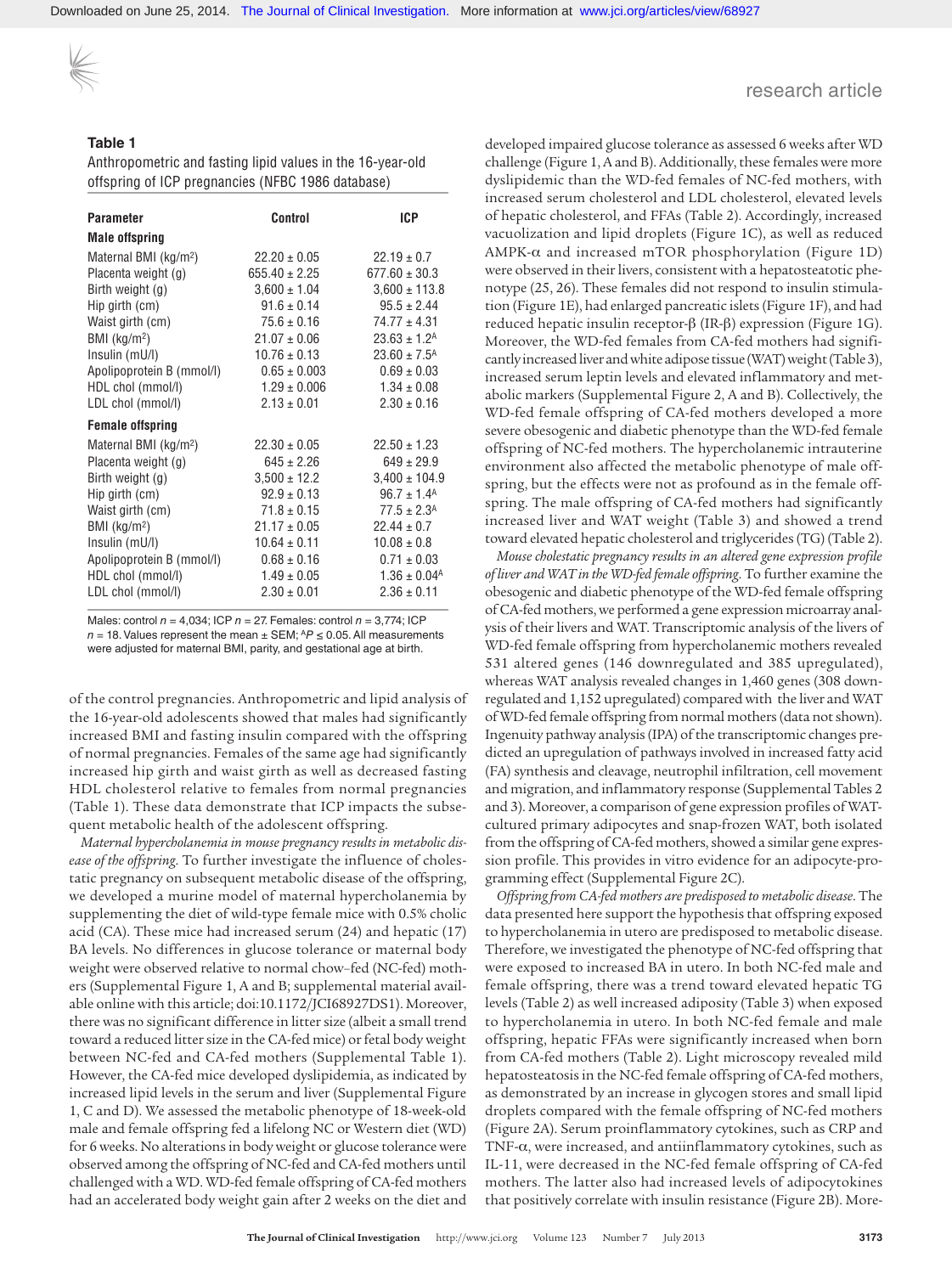



# **Figure 1**

Metabolic phenotype of 18-week-old female offspring. (**A**) Body weight from the day of weaning to 18 weeks of age; *n* = 8 animals per group. Dashed line: time of initiation of the WD. (**B**) Glucose tolerance test; *n* = 8 animals per group. (**C**) Representative image of PAS- (upper panel) and toluidine blue–stained (lower panel) livers; *n* = 6 animals per group. Original magnification, ×20 and ×5 (insets). (**D**) Immunoblotting against hepatic AMPK and mTOR in pooled samples from 6 animals per group. (**E**) Insulin tolerance test and serum insulin measurements; *n* = 6 animals per group. (**F**) Representative pancreatic H&E-stained sections; *n* = 6 animals per group. Original magnification, ×20 and ×5 (insets). (**G**) Immunoblotting for hepatic IR-β in pooled protein samples from 6 animals per group. \**P* ≤ 0.05 for differences in offspring fed a different diet; #*P* ≤ 0.05 for differences in offspring exposed to a different intrauterine environment. NC NC, NC-fed offspring from NC-fed mothers; NC WD, WD-fed offspring from NC-fed mothers; CA NC, NC-fed offspring from CA-fed mothers; CA WD, WD-fed offspring from CA-fed mothers.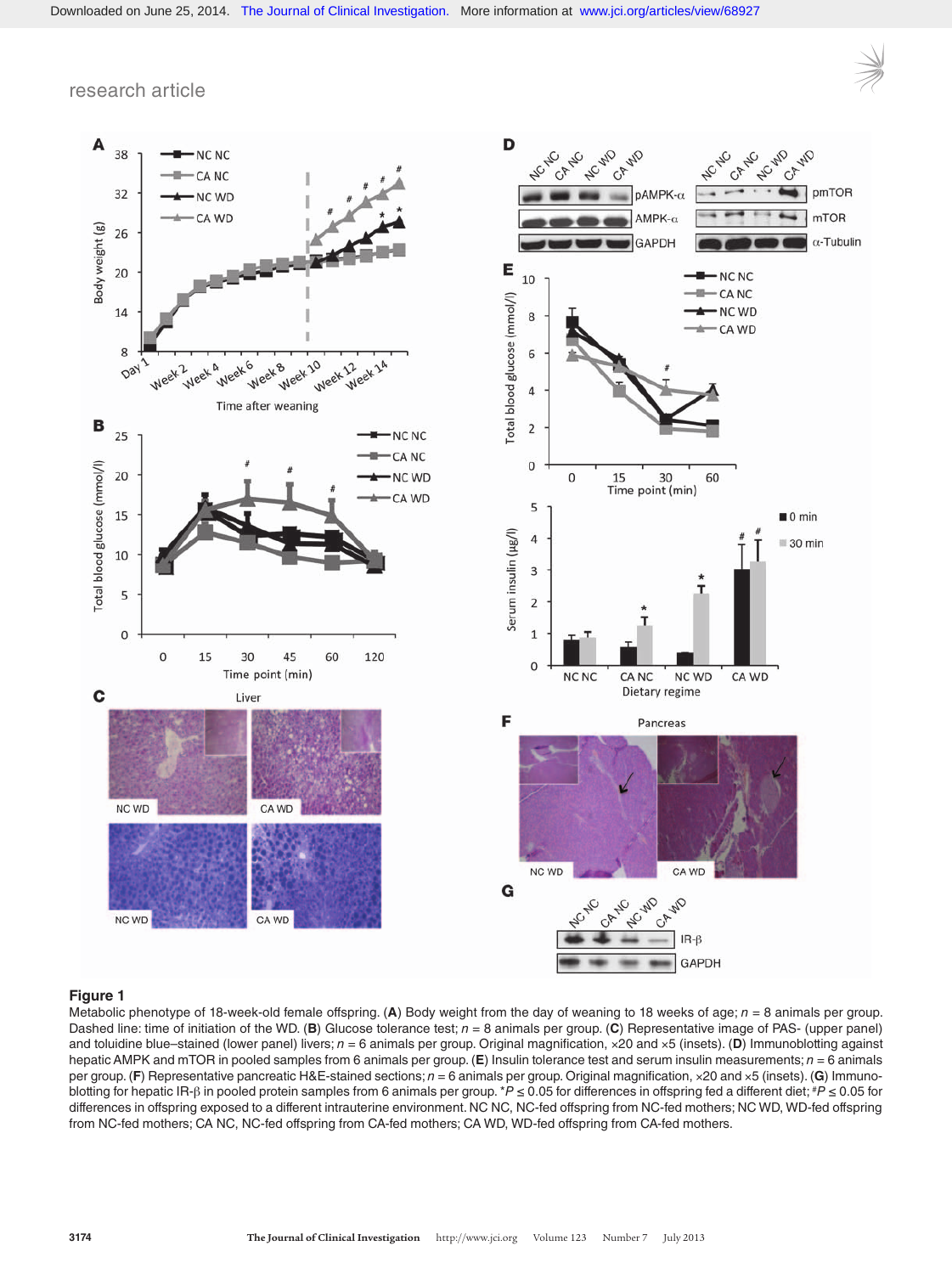**Table 2**

Serum and hepatic lipid profile of adult offspring

| <b>Mother and offspring</b><br>dietary regime | <b>Cholesterol</b>              | <b>LDL</b> chol              | TG                           | FFA                          |
|-----------------------------------------------|---------------------------------|------------------------------|------------------------------|------------------------------|
| I. Serum (mmol/l)                             |                                 |                              |                              |                              |
| <b>Females</b>                                |                                 |                              |                              |                              |
| <b>NC NC</b>                                  | $1.76 \pm 0.13$                 | $0.2 \pm 0.07$               | $0.39 \pm 0.08$              | $1.1 \pm 0.16$               |
| NC WD                                         | $3.32 \pm 0.18$ <sup>A</sup>    | $0.35 \pm 0.03$ <sup>A</sup> | $0.78 \pm 0.19$ <sup>A</sup> | $2.6 \pm 0.79$ <sup>A</sup>  |
| <b>CANC</b>                                   | $1.75 \pm 0.10$                 | $0.2 \pm 0.03$               | $0.39 \pm 0.03$              | $0.85 \pm 0.06$              |
| CA WD                                         | $3.97 \pm 0.09$ <sup>B</sup>    | $0.42 \pm 0.01^{AB}$         | $0.65 \pm 0.11^{\text{A}}$   | $2.16 \pm 0.08$ <sup>A</sup> |
| <b>Males</b>                                  |                                 |                              |                              |                              |
| NC NC                                         | $2.23 \pm 0.12$                 | $1.29 \pm 0.14$              | $1.23 \pm 0.29$              | $1.57 \pm 0.35$              |
| <b>NC WD</b>                                  | $5.65 \pm 0.21$ <sup>A</sup>    | $4.29 \pm 0.2$ <sup>A</sup>  | $1 \pm 0.08$                 | $1.1 \pm 0.09$               |
| CA NC                                         | $2.14 \pm 0.17$                 | $1.35 \pm 0.17$              | $0.93 \pm 0.11$              | $0.99 \pm 0.08$              |
| CA WD                                         | $5.7 \pm 0.41$ <sup>A</sup>     | $4.22 \pm 0.32$ <sup>A</sup> | $0.95 \pm 0.08$              | $1.26 \pm 0.19$              |
| II. Liver ( $\mu$ mol/mg protein)             |                                 |                              |                              |                              |
| <b>Females</b>                                |                                 |                              |                              |                              |
| <b>NC NC</b>                                  | $0.012 \pm 0.002$               | <b>NA</b>                    | $0.25 \pm 0.03$              | $0.14 \pm 0.03$              |
| NC WD                                         | $0.06 \pm 0.01^{\text{A}}$      | <b>NA</b>                    | $0.92 \pm 0.11^{\text{A}}$   | $0.17 \pm 0.05$              |
| CA NC                                         | $0.015 \pm 0.003$               | <b>NA</b>                    | $0.32 \pm 0.12$              | $0.25 \pm 0.05^{\circ}$      |
| CA WD                                         | $0.07 \pm 0.008$ <sup>A,B</sup> | <b>NA</b>                    | $0.84 \pm 0.13$ <sup>A</sup> | $0.29 \pm 0.06^8$            |
| <b>Males</b>                                  |                                 |                              |                              |                              |
| NC NC                                         | $0.013 \pm 0.003$               | NA.                          | $0.19 \pm 0.03$              | $0.1 \pm 0.02$               |
| NC WD                                         | $0.074 \pm 0.003$ <sup>A</sup>  | <b>NA</b>                    | $0.84 \pm 0.11^{\text{A}}$   | $0.15 \pm 0.03$              |
| <b>CANC</b>                                   | $0.015 \pm 0.01$                | <b>NA</b>                    | $0.35 \pm 0.12$              | $0.25 \pm 0.03$ <sup>B</sup> |
| CA WD                                         | $0.09 \pm 0.01^{\text{A}}$      | <b>NA</b>                    | $0.93 \pm 0.12$ <sup>A</sup> | $0.15 \pm 0.03$              |
|                                               |                                 |                              |                              |                              |

NC NC, NC-fed offspring from NC-fed mothers; NC WD, WD-fed offspring from NC-fed mothers; CA NC, NC-fed offspring from CA-fed mothers; CA WD, WD-fed offspring from CA-fed mothers; *n* = 6 animals per group. AP ≤ 0.05 for differences in offspring fed a different diet; <sup>B</sup>P ≤ 0.05 for differences in offspring exposed to a different intrauterine environment. Values represent the mean  $\pm$  SEM.

over, an unsupervised transcriptomic assessment of livers from NC-fed female offspring of CA-fed mothers demonstrated differential alterations in 985 genes. Of these changes, 668 were downregulated and 317 were upregulated compared with livers from NC-fed mothers (Figure 2C). IPA predicted an increased occurrence of inflammatory, immunological, cardiovascular, and metabolic disorders (Figure 2D), with upregulation of gene networks associated with NFKB and VEGF signaling (Supplemental Figure 3). Collectively, these data illustrate increased inflammation in females that were exposed to a hypercholanemic intrauterine environment, thereby predisposing them to metabolic disease that is unmasked when challenged with a WD.

*Cholestatic pregnancy is associated with altered metabolic homeostasis in the fetoplacental unit*. Metabolic disease in the offspring can be programmed in utero through alterations in the structure or function of organs at the fetomaternal interface, e.g., the placenta (27). To test the possibility of programming effects due to changes in fetomaternal tissue structure and function, we investigated the metabolic phenotype on gestational day 18. We showed that fetuses from CA-fed mothers had a cholestatic profile as well as increased hepatic cholesterol and TG (Supplemental Table 4). Moreover, placentas from cholestatic mothers had elevated cholesterol and cholesteryl esters, increased mRNA levels of lipid storage–related genes, such as *Adrp* (*Plin2*) and *Acat-2* (Figure 3, A and B), and profound steatotic vacuolization in the cytotrophoblasts (Figure 3C). These data suggest that maternal cholestasis affects lipid biosynthesis and transport in the fetoplacental unit. In support

hepatic FAs and cholesterol biosynthesis in the fetuses of CA-fed mothers (Supplemental Table 4). Injection of pregnant mice with 14C-cholesterol between days 12 and 17 of pregnancy, when active cholesterol transport from the mother to the fetus occurs (28), established increased 14C-cholesterol in the placenta and fetal serum of hypercholanemic mice (Figure 3, D and E). These data are consistent with our observations in human pregnancies. We screened 8 ICP placentas and demonstrated increased cholesterol and FFA levels (Figure 3F). Moreover, we performed apolipoprotein A1–dependent (APOA1-dependent) cholesterol efflux assays in primary human cytotrophoblasts and found increased cholesterol efflux in response to 100 μM of taurocholic acid (TCA) (Figure 3G). This concurred with the elevated cholesterol and LDL cholesterol levels as well an increased cholesterol/HDL ratio in the umbilical cord serum of ICP patients (Figure 3H). Overall, these findings directly establish that increased levels of BA in cholestatic pregnancy poten-

tiate excessive lipid transport and lipogenesis in the fetoplacental unit. *Hypercholanemia in mouse pregnancy is associated with alterations in the epigenome of the offspring*. We used the agouti viable yellow (*Avy*) mouse (29) to investigate whether increased BA levels during gestation affect the epigenome of the offspring. BA feeding of female mice (*a/a*) during pregnancy affected the coat color of both *Avy/a* female and male offspring (Supplemental Figure 4, A and B). Precisely, females shifted toward the pseudoagouti brown (hypomethylation of the *Avy* cryptic promoter), and males to the agouti yellow

firm that coat color grouping was consistent with the methylation status of the *Avy* cryptic promoter, we pyrosequenced at least 4 samples per phenotype and ascertained that coat color is correlated with methylation status (Supplemental Figure 4C and refs. 30, 31).

phenotype (hypermethylation of the *Avy* cryptic promoter). To con-

#### **Discussion**

ICP is the most common liver-specific disease of pregnancy that affects up to 2% of pregnant women in different populations and is associated with maternal hypercholanemia and dyslipidemia (20, 22). It can have adverse outcomes for both the mother and the fetus. The majority of ICP research has focused on the etiology of the condition (12, 18, 22) and the causes of adverse pregnancy outcomes (32, 33), whereas there have been no reports of studies undertaken to explore the long-term effects of ICP on the health of the offspring. In the present study, we investigated the possibility of metabolic disease programming in offspring that were exposed to increased levels of BA in utero. To the best of our knowledge, we show for the first time, supported by several lines of evidence,

# research article

of this, we found increased de novo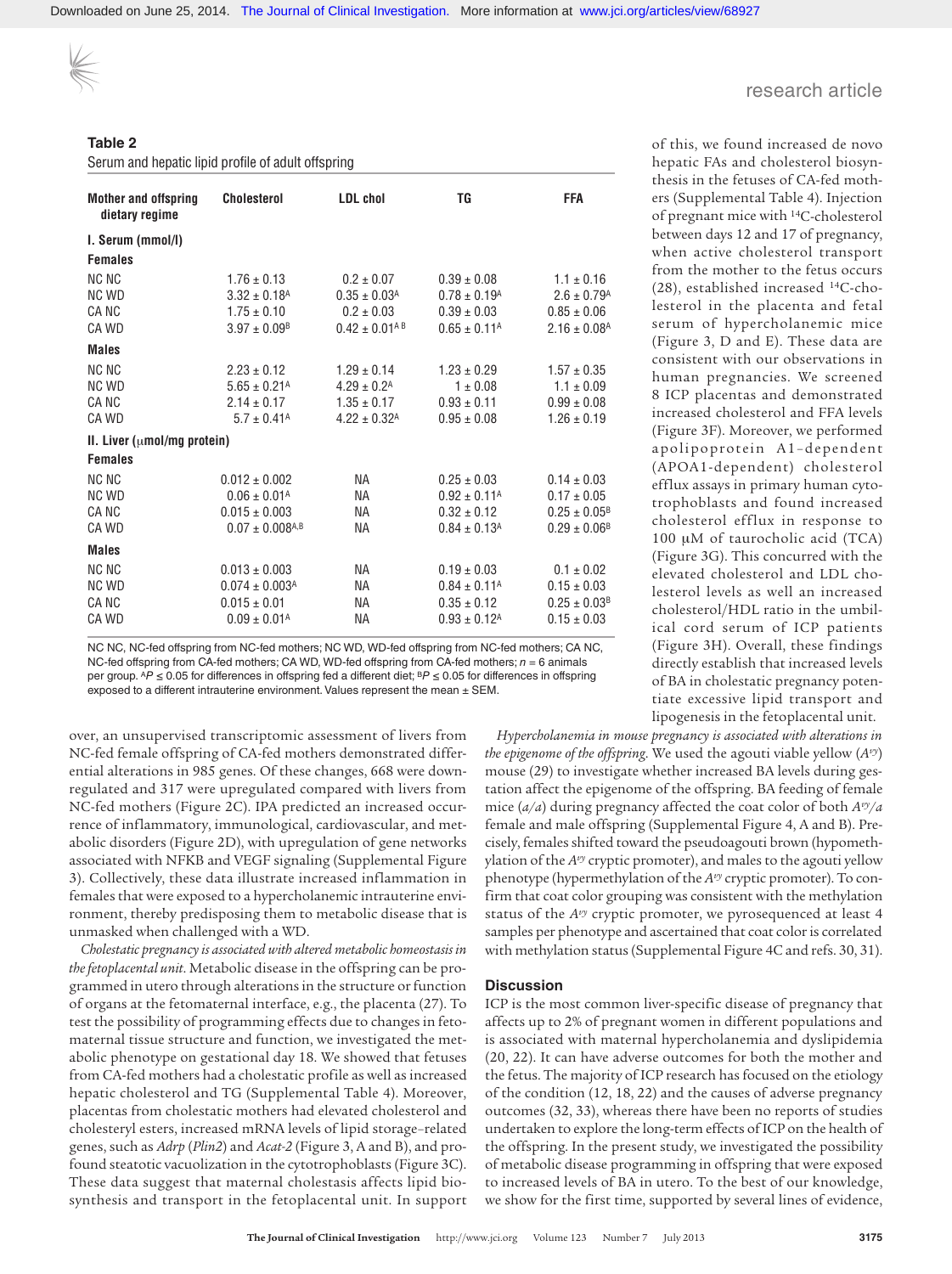Tissue weight (g) analysis of offspring

# **Table 3**

|                |                 | <b>Offspring diet</b>          |                  |
|----------------|-----------------|--------------------------------|------------------|
| Maternal diet  | NC              | WD                             |                  |
| <b>Females</b> |                 |                                |                  |
| ΝC             | $0.97 \pm 0.03$ | $1.2 \pm 0.1^{\text{A}}$       | Liver            |
| СA             | $0.95 \pm 0.04$ | $1.6 \pm 0.13$ <sup>A,B</sup>  |                  |
| ΝC             | $0.26 \pm 0.02$ | $0.83 \pm 0.11^{\text{A}}$     | Subcutaneous WAT |
| СA             | $0.35 \pm 0.05$ | $1.38 \pm 0.18$ <sup>A,B</sup> |                  |
| ΝC             | $0.36 \pm 0.04$ | $1.1 \pm 0.23$ <sup>A</sup>    | Gonadal WAT      |
| СA             | $0.5 \pm 0.12$  | $2.1 \pm 0.23$ <sup>A,B</sup>  |                  |
| <b>Males</b>   |                 |                                |                  |
| ΝC             | $1.19 \pm 0.05$ | $2.3 \pm 0.37$ <sup>A</sup>    | Liver            |
| СA             | $1.34 \pm 0.1$  | $2.65 \pm 0.09$ <sup>A,B</sup> |                  |
| ΝC             | $0.34 \pm 0.02$ | $1.0 \pm 0.08$ <sup>A</sup>    | Subcutaneous WAT |
| CА             | $0.42 \pm 0.02$ | $1.19 \pm 0.06$ <sup>A</sup>   |                  |
| ΝC             | $0.7 \pm 0.02$  | $2.01 \pm 0.08$ <sup>A</sup>   | Gonadal WAT      |
| СA             | $0.9 \pm 0.02$  | $2.5 \pm 0.06$ <sup>A,B</sup>  |                  |
|                |                 |                                |                  |

 $n = 8$  animals per group.  $^AP \le 0.05$  for differences in offspring fed a different diet; B*P* ≤ 0.05 for differences in offspring exposed to a different intrauterine environment. Values represent the mean ± SEM.

that cholestatic pregnancy can program metabolic disease in the offspring. We performed both human and animal studies to establish, in vitro and in vivo, that maternal hypercholanemia affects the subsequent health of the offspring. Furthermore, we show that metabolic programming of the offspring originates in utero due to altered lipid homeosteotatic pathways in the fetoplacental unit, as a consequence of increased BA levels in the maternal bloodstream and the associated dyslipidemia.

Our initial investigation sought to determine whether ICP is likely to have an impact on human offspring. We interrogated the NFBC 1986 database and found that 16-year-old children of ICP mothers had altered lipid profiles. Also, males had increased BMI, and females had increased waist and hip girth. This phenotype is likely due to the direct result of ICP on the fetus, as pregnant women with diabetes and preeclampsia were excluded, and the data were adjusted to correct for the effects of maternal BMI, parity, and gestational age at birth. Thus, we aimed to avoid the confounding effects of disorders known to program metabolic disease in the offspring (34–36). We also found levels of lipids in umbilical cord serum from ICP cases to be increased at term. We are not aware of any medical interventions before or at delivery that could result in a dyslipidemic phenotype, either in the offspring of ICP cases from the NFBC 1986 database, or in the ICP pregnancies from which umbilical cord serum was collected. In cases of labor induction, the most common methods used were prostaglandins or oxytocin administration. Collectively, these data suggest that no factors other than maternal hypercholanemia in ICP affected the metabolic phenotype of term and adolescent offspring.

To further investigate metabolic disease in the offspring from cholestatic pregnancy, we developed a murine metabolic programming model of maternal hypercholanemia in which the offspring had increased susceptibility to metabolic syndrome. We established that maternal hypercholanemia affects the metabolic phenotype of the male and female offspring, with the female offspring developing a more severe obesogenic and diabetic phenotype that was further unmasked by WD feeding. The female offspring from CA-fed

mothers were characterized by increased body weight, impaired glucose tolerance, reduced insulin sensitivity, hepatosteatosis, and an increased inflammatory response in liver and WAT. Although WD-fed male offspring had a less severe phenotype, they did have substantially increased white fat deposition and some features of dyslipidemia. There are several potential explanations for the gender discrepancies between female and male mouse and human offspring in response to a hypercholanemic intrauterine environment, including the relatively short duration of WD feeding, the adolescent nature of the NFBC 1986 offspring, and species-specific differences (37). However, the metabolic profiles of both males and females exposed to increased BA in utero, in both the mouse model and in humans with ICP, were associated with a preobese and prediabetic phenotype as well as altered morphometric and biochemical profiles. This demonstrates an increased susceptibility of the offspring to metabolic disease. We therefore conclude that maternal hypercholanemia in mice and humans has long-term implications for the health of their male and female offspring.

The phenotype of offspring exposed to CA in utero was consistent with the metaflammation hypothesis, a proinflammatory state that is directly correlated with obesity and contributes to the development of insulin resistance and metabolic dysfunction (38–40). In support of this, female offspring from CA-fed mothers had a proinflammatory, predisease phenotype that had features of metabolic syndrome after a WD challenge. The accelerated weight gain was not associated with hyperphagia, as littermates consumed equal amounts of food irrespective of the dietary regime they were exposed to prenatally and postnatally (data not shown). Moreover, hyperleptinemia was not present prior to dietary stress. It is plausible that the accelerated weight gain contributed to the impaired glucose tolerance, as this was noted 6 weeks after commencement of the WD. These data reveal that a hypercholanemic in utero environment can increase the sensitivity of the offspring to the aberrant effects of a WD challenge.

Unlike other metabolic diseases of pregnancy (41–43), no differences were observed in body birth weight or placental weight in ICP, indicating that neither of these factors is likely to be responsible for metabolic disease programming in the offspring. However, given that maternal dyslipidemia has been reported in ICP (20) and lipid parameters are raised in our cholestatic mouse model, it was plausible to hypothesize that hypercholanemia in pregnancy affects maternal-fetal nutrient/lipid availability and transfer. We showed, in vivo and in vitro, that hypercholanemia potentiates excessive cholesterol storage and transport in the fetoplacental unit, thereby altering fetal energy homeostasis. This is likely to continue postnatally, resulting in an altered metabolic phenotype in adult life, which can be unmasked when challenged by an environmental insult such as a WD, giving rise to metabolic disease. This is consistent with the thrifty phenotype hypothesis, in which fetal adaptations to survive a poor intrauterine environment are preserved throughout life (44).

Although the precise mechanisms that cause the BA-mediated programming effect in the offspring are not known, we were able to use the *Avy* mouse model (29–31) to demonstrate that BA feeding has an impact on the epigenome of the offspring. This is an important result, as it has been shown that in utero epigenetic alterations in the placenta and fetal blood can program metabolic disease in the offspring (45, 46). However, more detailed studies are required to investigate whether epigenetic mechanisms affect the lipidemic profile observed in the fetoplacental unit in response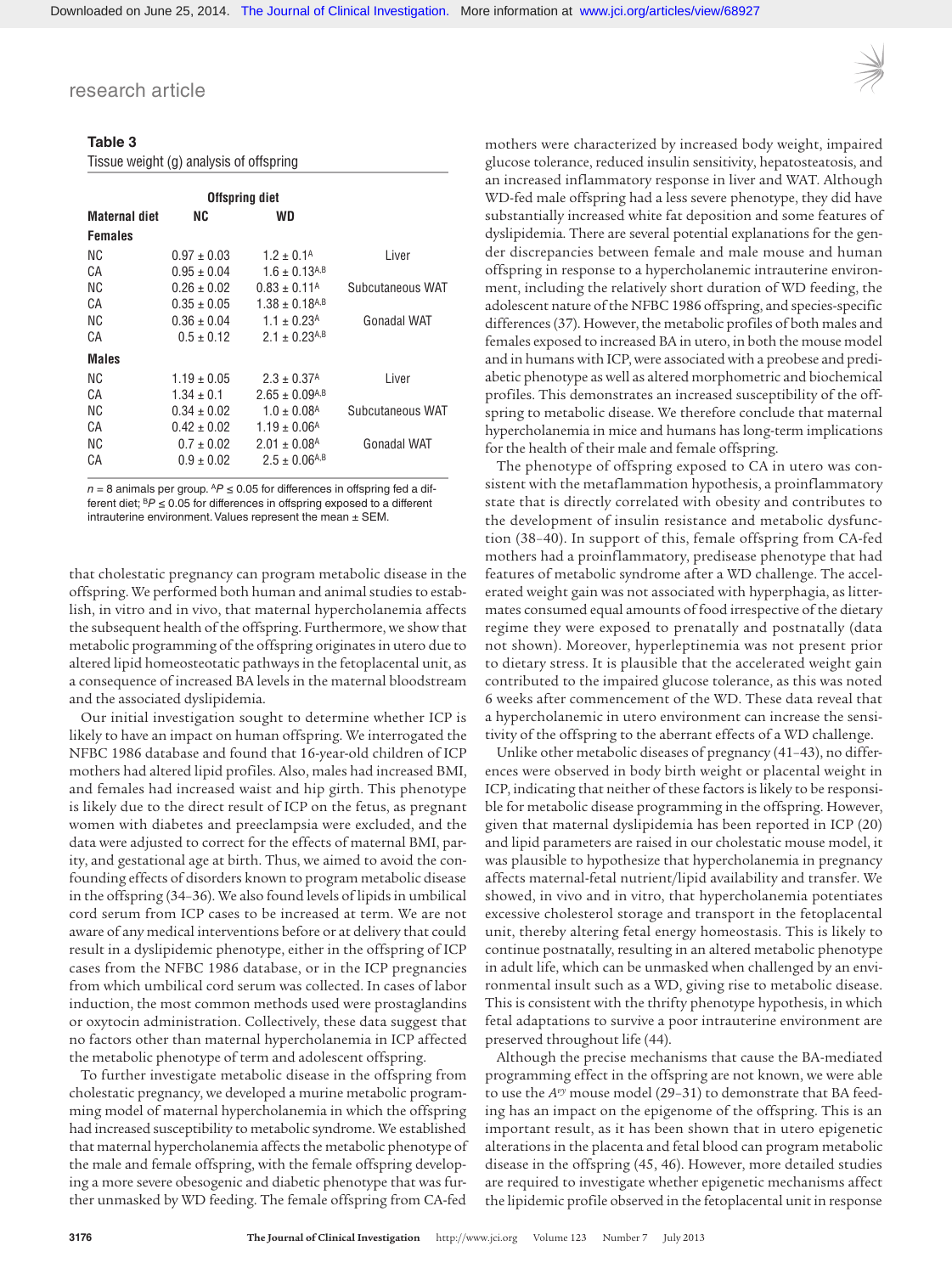

## **Figure 2**

Female offspring from a cholestatic pregnancy are predisposed to metabolic disease. (**A**) Representative images of PAS- (upper panel) and toluidine blue–stained (lower panel) livers in NC-fed female offspring; *n* = 6 animals per group. Original magnification, ×20 and ×5 (insets). (**B**) Alterations in serum adipocytokines in CA NC female offspring as assessed in 6 serum samples per animal group. (**C**) Unsupervised hierarchical clustering of differentially expressed hepatic genes in CA NC compared with NC NC female offspring; *n* = 4 animals per group. (**D**) IPA of differentially expressed genes from **C**. Threshold denotes cutoff for statistical significance. NC NC and CA NC are as defined in Figure 1.

to a hypercholanemic environment. It is likely that the programming phenotype reported here shares components of other models of metabolic programming, specifically those precipitated by maternal metabolic disease, such as maternal obesity (47, 48).

These models of metabolic programming can be used to evaluate therapeutic or lifestyle interventions to prevent metabolic syndrome and hepatosteatosis in young adults. Ursodeoxycholic acid (UDCA) is used to treat ICP, as it has been clinically shown to ameliorate the symptoms and improve the BA profiles of affected women and neonates (49–51). In addition to treating the maternal symptoms of ICP, UDCA administration to an affected mother with ICP may improve the future metabolic health of her children. The maternal and fetal serum BA levels achieved with CA feeding of mice (24) are similar to the levels reported in ICP (22). Given that ICP affects up to 2% of women, it is feasible that cholestasis-related development of subsequent metabolic disease is a relatively common occurrence in human pregnancy. Furthermore, asymptomatic hypercholanemia of pregnancy (serum BA levels above the reference range, but no additional clinical features to suggest a diagnosis of ICP) is

approximately 3 times more prevalent than ICP (52), implying that metabolic disease of the offspring due to intrauterine exposure to increased BA is a frequent phenomenon.

To our knowledge, this is the first direct evidence showing that cholestatic pregnancy can program metabolic disease in the offspring. We show altered metabolic phenotypes in 16-year-old teenagers from ICP mothers who are not diabetic or lean/obese. Determining the metabolic profiles of these offspring at an older age is warranted, and it will give further insight into the predisposition to cardiometabolic disease in the offspring as a result of maternal cholestasis. Moreover, we show, using a mouse model and an in vitro human model, that maternal hypercholanemia can alter the fetoplacental phenotype, which confers susceptibility of the offspring to metabolic disease.

## **Methods**

#### *Human population study*

The NFBC 1986 (53) human database was analyzed for ICP cases. We evaluated mothers and 16-year-old children from 7,808 control (4,034 male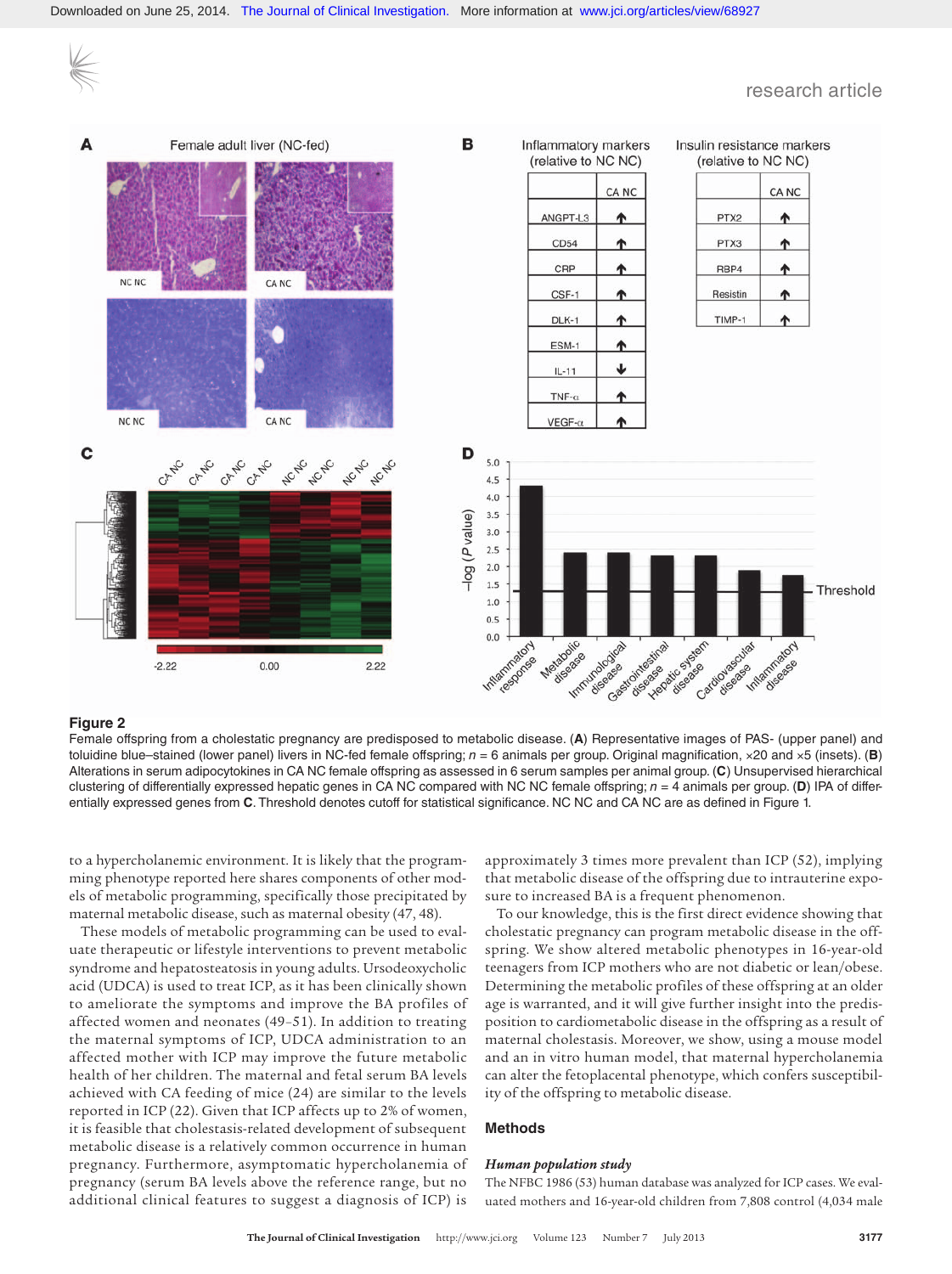



# **Figure 3**

Metabolic phenotype of the fetoplacental unit in cholestatic pregnancy. (**A**) Lipid measurements of mouse placenta; *n* = 6 animals per group. (**B**) Gene expression levels of *Adrp* and *Acat2* mRNA in mouse placenta; *n* = 6 animals per group. (**C**) Representative murine toluidine blue–stained placental sections; *n* = 6 animals per group. Original magnification, ×20 and ×5 (insets). (**D** and **E**) Distribution of 14C-cholesterol in placenta and fetal serum/tissues; *n* = 8 for NC-fed mothers and *n* = 5 for CA-fed mothers. \**P* ≤ 0.05. (**F**) Lipid measurements of human placenta; *n* = 8 animals per group. (**G**) APOA1-mediated cholesterol efflux in human cytotrophoblasts. Representative graph of 1 experiment performed in triplicate. Error bars represent SD. \**P* < 0.05 versus control; #*P* < 0.05 versus taurocholic acid (TCA) and control. (**H**) Lipid measurements in umbilical cord serum. ICP cases, *n* = 19; control cases,  $n = 9$ . \**P* < 0.05 versus control. Chol, cholesterol; LDL-CHOL, LDL cholesterol; HDL-CHOL, HDL cholesterol (as defined in Table 1).

and 3,774 female) pregnancies and 45 ICP (27 male and 18 female) pregnancies. UDCA was not used to treat these women, and no medical delivery interventions were reported. In cases of labor induction, oxytocin or prostaglandins were the main methods used. We excluded pregnancies in which disease or a complication other than ICP was diagnosed (e.g., viral hepatitis, obesity, diabetes, or preeclampsia). All parameters analyzed were adjusted for maternal BMI, gestational age at birth, and parity.

#### *Human samples*

Placental tissue samples from 8 control pregnancies and 8 ICP pregnancies (serum BA levels ≥40 μM) (21) were collected and snap frozen in liquid nitrogen. Placental extracts were prepared in 0.125 M potassium phosphate buffer (pH 7.4) containing 1 mM EDTA and 0.1% Triton X-100 (all from Sigma-Aldrich) and were subjected to basic lipid measurements (cholesterol, FFAs, and TG) using an LX20 multiplex autoanalyzer (Beckman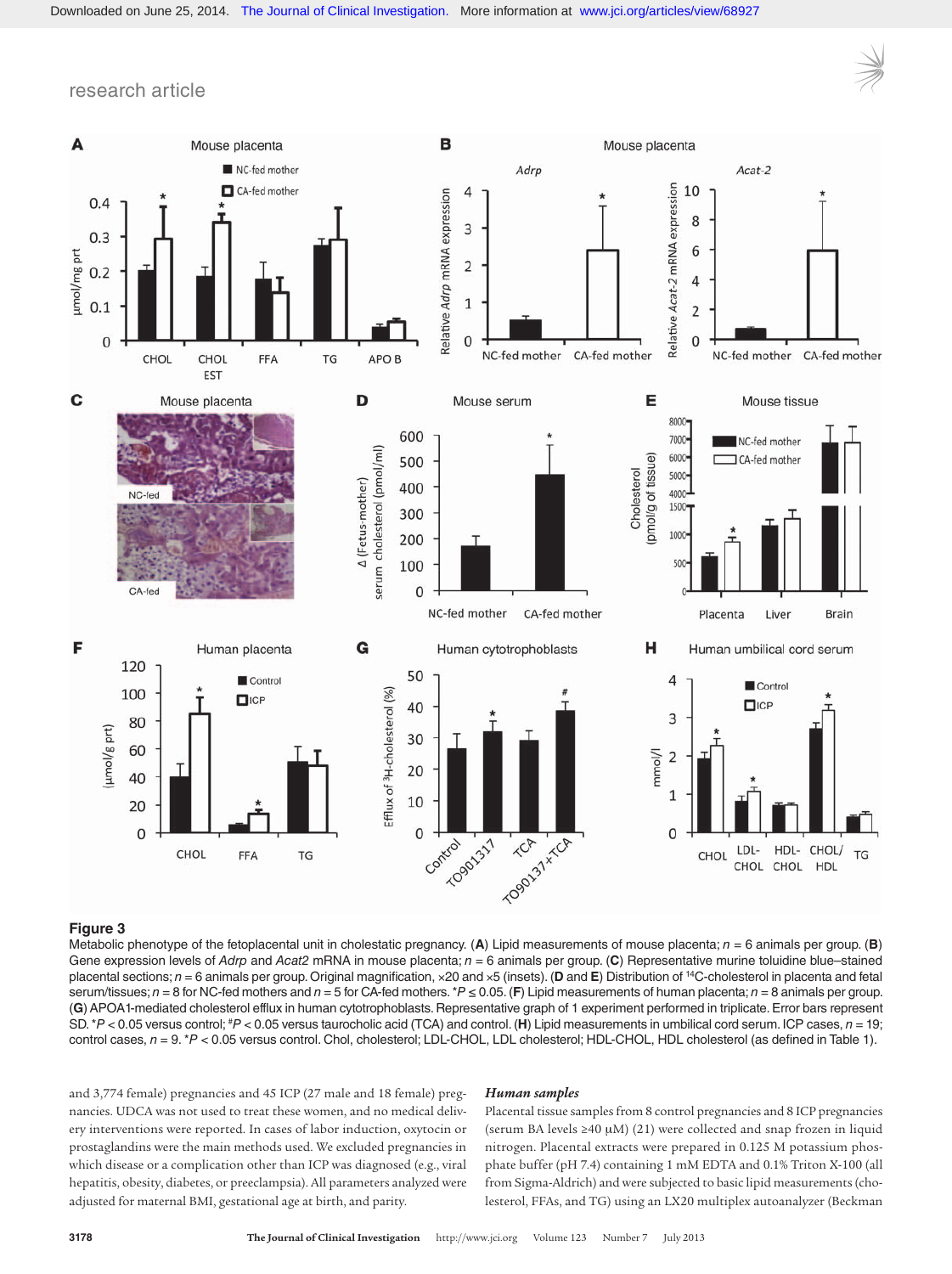Downloaded on June 25, 2014. [The Journal of Clinical Investigation.](http://www.jci.org) More information at [www.jci.org/articles/view/68927](http://dx.doi.org/10.1172/JCI68927)

research article

Coulter). All values were normalized to total protein content measured with a BCA kit (Thermo Scientific). Human umbilical cord serum samples from term ICPs (serum BA levels ≥40 μM) and control pregnancies (18 and 10 cases, respectively) were collected for basic lipid measurements (cholesterol, LDL cholesterol, HDL cholesterol, TG).

# *Animal handling*

Female C57BL6 mice between 10 and 12 weeks of age (Harlan, UK) that had already delivered their first litter were used. Mice were fed an NC diet (RM3 control diet) or an RM3 diet supplemented with 0.5% CA (Lillico) for 1 week before mating and throughout gestation. Pregnant mothers were either sacrificed on day 18 of pregnancy (day 1 of pregnancy was considered the day of plug identification) after a 4-hour fast, following which fetal and maternal tissues and serum were collected, or they were allowed to deliver. Mothers were switched to an NC diet upon delivery, and the litter size was reduced to 4 pups (when possible, 2 males and 2 females). No differences in the female/male ratio were observed in the offspring of NC-fed or CA-fed mice (data not shown). The offspring were weaned after 3 weeks' lactation. When they reached 12 weeks of age, 1 female and 1 male offspring from each litter were fed a WD (Lillico) for 6 weeks, whereas their littermates were kept on an NC diet. At 18 weeks of age, the offspring were sacrificed for further analysis after a 4-hour fast. Body weight and food intake (in grams) were monitored weekly from weaning to termination. Fasting consistently took place from 8:30 am to 12:30 pm. Two independent cohorts of animals were set up (8 litters from NC-fed and 8 litters from CA-fed mothers, with different mothers for each cohort). Data from 1 animal cohort are presented for simplicity, but both gave consistent results.

For the epigenomic studies, the *Avy* mouse strain was used. This was a gift from Mark Christian (Institute of Reproductive and Developmental Biology, Imperial College London, London, United Kingdom). Females (10 to 12 weeks of age, *a/a*) were fed with an NC or CA diet for 1 week before mating with an *Avy/a* male (30). CA feeding continued throughout gestation and switched to an NC diet upon delivery. Seventy *Avy/a* offspring per maternal dietary regime were collected and separated into males and females. Male and female offspring were grouped according to their coat color as previously described (30). Liver, kidney, and brain, representing all the embryonic germ layers, were collected (31).

#### *Glucose and insulin tolerance tests*

Glucose and insulin tolerance tests (GTT and ITT, respectively) were performed after a 6-hour fast (from 8:30 am to 2:30 pm). For pregnancy experiments, mothers were assessed on day 18 of pregnancy, and for offspring studies, mice fed an NC diet or a WD were assessed 48 hours before euthanasia. Different littermates were assessed for GTT and ITT. Glucose (1 g/kg of body weight; Sigma-Aldrich) or insulin (humalin; 0.75 U/kg of body weight; Eli Lilly) was injected intraperitoneally. Blood glucose levels were monitored for 2 hours (from 2:30 to 4:30 pm) at the indicated time points after injection with a Freestyle Lite glucose sensor (Abbott Diabetes Care). Tail blood was also collected for insulin measurements.

## *Biochemical analysis*

Serum and tissue biochemical parameters (cholesterol, LDL cholesterol, HDL cholesterol, TG, and FFAs) were measured using an LX20 autoanalyzer (Beckman Coulter). Liver and placenta were extracted in a 0.125 M potassium phosphate buffer and normalized to the total protein content as described above. Free cholesterol in tissue extracts and insulin and leptin in serum were measured using commercially available kits (Alpha Laboratories, for free cholesterol; Mercodia, for insulin; and Millipore, for leptin). Adipocytokines were assessed in pooled serum samples

from 5 animals per group with a commercial array kit (R&D Systems), and several of these adipokines (e.g., leptin and adiponectin) were reassessed with ELISA kits (Millipore) to validate the data.

#### *Histologic and morphometric analysis*

Upon euthanasia, tissues were weighed before snap freezing or fixation. PAS and/or H&E staining were performed in liver, placenta, and pancreas (≥6 per dietary regime). Placentas (6 from NC-fed mothers and 6 from CA-fed mothers) and livers from female offspring (6 per dietary regime) were osmicated with tetroxide, followed by toluidine blue staining. A histopathologist blinded to the group's identity assessed the samples.

#### *Western immunoblotting*

Equal concentrations of protein samples from the same group of animals (6 per group) were pooled, and 30 μg of protein was size fractionated with SDS-PAGE and transferred onto PVDF membranes. Membranes were probed for phospho-AMPK-α (T172; Cell Signaling Technology, 2535), AMPK-α (Cell Signaling Technology, 2532), phospho-mTOR (Ser2448; Cell Signaling Technology, 2971), mTOR (Cell Signaling Technology, 2972), and insulin receptor-β (sc-711; Santa Cruz Biotechnology). GAPDH (MAB374; Millipore) and α-tubulin (T9026; Sigma-Aldrich) were used as loading controls.

### *Quantitative real-time PCR*

Total RNA was extracted from livers of at least 6 animals per group with the RNeasy mini kit (QIAGEN). RNA (1 μg) was reverse transcribed into cDNA with the Superscript II kit (Invitrogen). Real-Time PCR was performed with the SYBR green (Sigma-Aldrich) reagent. The primer sequences (Sigma-Aldrich) are given in Supplemental Table 5.

### *Transcriptomic analysis*

Total RNA (4 samples per group) was extracted, and 100 ng RNA with RNA integrity number (RIN) 7.5 was reverse transcribed with a transplex whole transcriptome amplification kit (Sigma-Aldrich). Transcriptomic analysis was performed using Roche NimbleGen mouse gene expression arrays, and data were analyzed with Partek and IPA software.

#### *Bisulfite conversion and pyrosequencing*

Identification of DNA methylation levels at individual CpG sites within the *Avy* cryptic promoter (IAP LTR retrotransposon) was performed (30, 31). Genomic DNA from liver, brain, and kidney of 3-week-old *Avy/a* male and female offspring from NC- or CA-fed mothers was extracted (QIAGEN), and bisulfite was modified using the EZ DNA Methylation-Gold kit (Zymo Research). Target DNA was amplified with Invitrogen Platinum Taq polymerase, followed by pyrosequencing (54) using previously published primers (31). At least 4 samples per phenotype were pyrosequenced. No differences in CpG methylation were observed in the 3 different tissue extracts from the same animal (data not shown).

## *Primary adipocyte culture and differentiation*

Primary adipocytes were isolated and differentiated as described (55). Pooled fat tissue dissected from 4 females fed a WD (4 from NC-fed mothers, 4 from CA-fed mothers) was used. Equal numbers of cells were seeded in duplicate and were grown to confluence. RNA was extracted, in parallel, from undifferentiated cells and from cells that were differentiated for 1 week in DMEM/10% FBS plus insulin, dexamethasone, transferrin, and T3 (Sigma-Aldrich). Quantitative PCR (qPCR) was performed for *Ap2* to confirm differentiation. Differentiated cells were then assessed for genes of interest (*Ctgf*, *Col4a1*, *Nos*). Target gene expression levels were normalized to *Ap2* mRNA levels. The primers used are listed in Supplemental Table 5.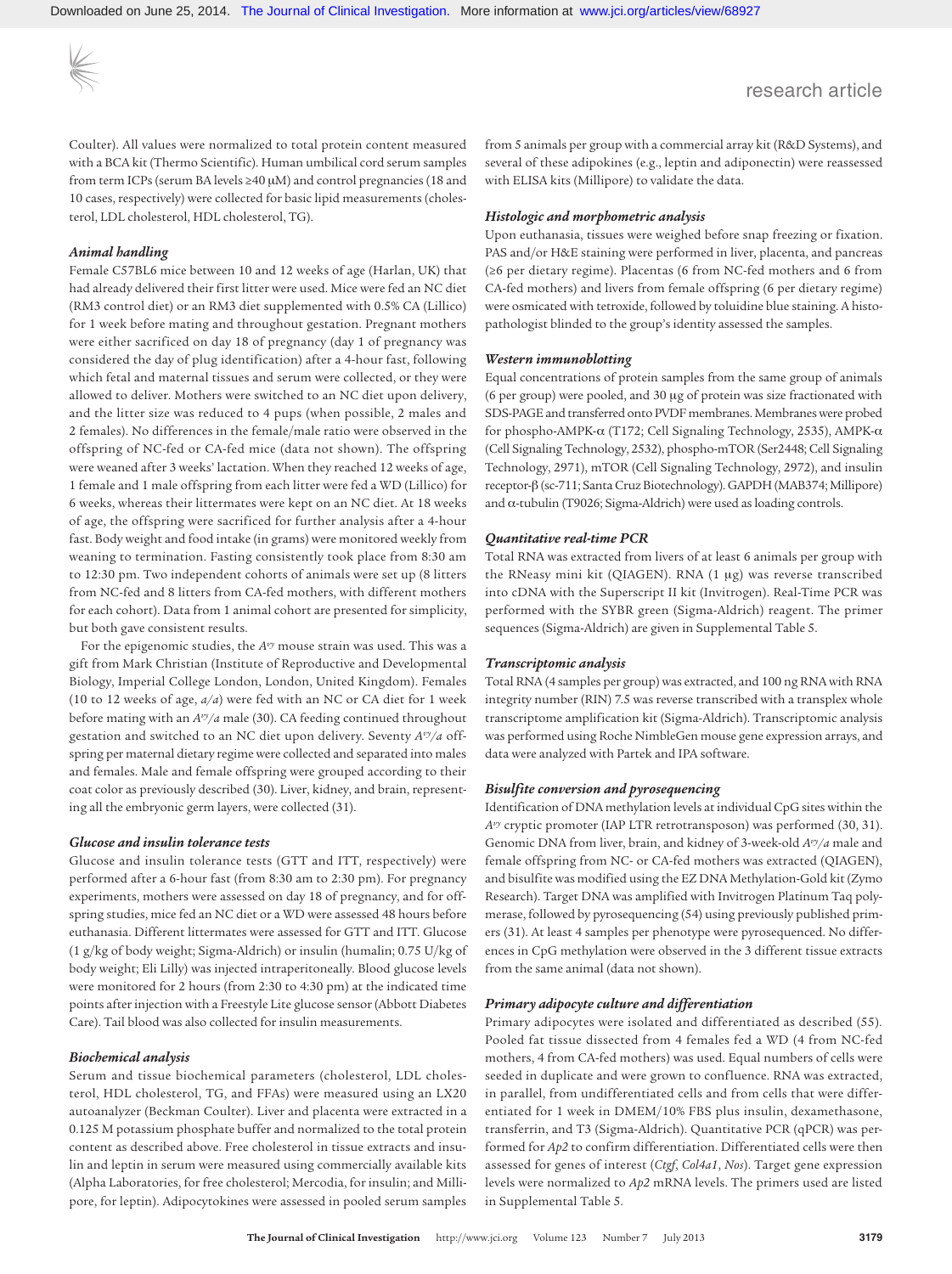## *Cholesterol transport assays in mice*

Pregnant NC-fed (*n* = 8) or CA-fed mice (*n* = 5) (Harlan) were injected into the tail vein with 2 μCi 14C-cholesterol per day (specific activity 45 mCi/mmol; PerkinElmer) dissolved in 0.5 ml of saline solution (150 mM NaCl) containing 2% ethanol. 14C-cholesterol was administered for 6 days until day 17 of pregnancy. On day 18 of pregnancy, mice were fasted for 4 hours before collecting serum and tissue samples. Total cholesterol concentrations in maternal serum were determined enzymatically to calculate the corrected specific radioactivity of 14C-cholesterol, which was used to determine cholesterol levels in the maternal and fetal serum and tissues by radioactivity measurement. Tissues were homogenized in saline solution and then chemically digested with soluene and  $H_2O_2$ , mixed with isopropanol and scintillation cocktail, and radioactivity was measured in an LS-1800 Beckman scintillation counter (Beckman Coulter) (56).

## *Cholesterol efflux studies in primary human cytotrophoblasts*

Cholesterol efflux was performed in primary human cytotrophoblasts isolated from term human placentas as previously described (57). Cells were seeded and grown overnight and then treated with 1 μCi/ml of 3H-cholesterol (PerkinElmer) for 24 hours. Efflux was induced with 0.1 μM of TO901317 (LXR agonist; Sigma-Aldrich) in the presence or absence of 100 μM taurocholic acid (TCA; Sigma-Aldrich) for 24 hours followed by treatment with 10 μM of APOA1 (Sigma-Aldrich) for 8 hours. Medium was then collected and cells were washed 3 times in PBS supplemented with 1 mg/ml of BSA and then dissolved in 0.1M of NaOH. Subsequently, 3H-cholesterol in media and cells were counted in liquid scintillation fluid using a Tri-Carb 2100TR Liquid Scintillation Counter (Packard). Cholesterol efflux was calculated with the following equation: cholesterol efflux  $% =$  cpm in supernatant / (cpm [cells + supernatant]). Efflux assays were set up in 4 independent cytotrophoblast cultures, and triple replicates were performed within each culture.

#### *Statistics*

For the NFBC 1986 database analysis, we used Stata version 11.2 (Stata-Corp). All measurements analyzed were adjusted for confounding factors such as maternal BMI, gestational age at birth, and parity. For human sample comparisons, nonparametric, 2-tailed Mann-Whitney *U* testing was used. For animal studies, single comparisons were performed with unpaired 2-tailed *t* testing, whereas multiple measures of ANOVA and Newman-Keuls post-hoc testing were run for multiple comparisons. The significance cutoff was set at  $P \le 0.05$ .

# *Study approval*

*Human studies*. The NFBC 1986 (http://kelo.oulu.fi/NFBC/) was approved by the Ethics Committee of the University of Oulu and Northern Osthrobothnia Hospital District. The review board of the University of Bern approved the ethics of the study of human placental samples. Analysis of umbilical cord samples was approved by the Hammersmith Hospital Research Ethics Committee (97/5197 and 08/H0707/21). Written informed consent was obtained from all participants.

*Animal studies*. All experimental procedures were approved by the Ethical Committee for Animal Welfare at Imperial College London, and all animal studies were performed in accordance with the UK Animals (Scientific Procedures) Act of 1986 and the guidelines from the Biological Sciences Unit at Imperial College London. Cholesterol transport studies were approved by the University of Salamanca Ethical Committee for the Use of Laboratory Animals.

# **Acknowledgments**

This project was funded by the Genesis Research Trust, Imperial College London; the Biomedical Research Centre, Imperial College Healthcare NHS Trust; and the Wellcome Trust. NFBC 1986 is funded by the Academy of Finland, University Hospital Oulu; the European Commission; the Medical Research Council (United Kingdom); and the EU Framework Programme 7. The authors would like to acknowledge Shikta Das, Ville Huikari, and Marika Kaakinen for assistance with NFBC 1986 data accumulation, and Paul T. Seed for advice and guidance in statistical analysis of the NFBC 1986 database. We thank Mark Christian for providing the *Avy* mouse strain, Ela Begun-Laroy of Hammersmith Hospital, for assessing umbilical cord serum samples, and Kirsty J. Flower for technical support in pyrosequencing. We also appreciate the assistance with microarray data analysis provided by the Partek customer service staff.

Received for publication January 22, 2013, and accepted in revised form April 4, 2013.

Address correspondence to: Catherine Williamson, Division of Women's Health, Women's Health Academic Centre, King's College London, Hodgkin Building, Guy's Site, SE1 1UL, London, United Kingdom. Phone: 44.20.7594.2197; Fax: 44.20.7594.2154; E-mail: catherine.williamson@imperial.ac.uk.

- 1. Swinburn BA, et al. The global obesity pandemic: shaped by global drivers and local environments. *Lancet*. 2011;378(9793):804–814.
- 2. Godfrey KM, Barker DJ. Fetal programming and adult health. *Public Health Nutr*. 2001;4(2B):611–624. 3. van Abeelen AF, et al. Famine exposure in the
- young and the risk of type 2 diabetes in adulthood. *Diabetes*. 2012;61(9):2255–2260. 4. Ravelli AC, et al. Glucose tolerance in adults
- after prenatal exposure to famine. *Lancet*. 1998; 351(9097):173–177.
- 5. Boney CM, Verma A, Tucker R, Vohr BR. Metabolic syndrome in childhood: association with birth weight, maternal obesity, and gestational diabetes mellitus. *Pediatrics*. 2005;115(3):e290–e296.
- 6. Tzoulaki I, et al. Relation of immediate postnatal growth with obesity and related metabolic risk factors in adulthood: the northern Finland birth cohort 1966 study. *Am J Epidemiol*. 2010; 171(9):989–998.
- 7. Samuelsson AM, et al. Diet-induced obesity in female mice leads to offspring hyperphagia, adiposity, hypertension, and insulin resistance: a novel

murine model of developmental programming. *Hypertension*. 2008;51(2):383–392.

- 8. Sheau-Fang N, Lin RC, Laybutt DR, Barres R, Owens JA, Morris MJ. Chronic high-fat diet in fathers programs beta-cell dysfunction in female rat offspring. *Nature*. 2010;467(7318):963–966.
- 9. Burns SP, et al. Gluconeogenesis, glucose handling, and structural changes in livers of the adult offspring of rats partially deprived of protein during pregnancy and lactation. *J Clin Invest*. 1997;100(7):1768–1774.
- 10. Abu-Hayyeh S, et al. Inhibition of Na+-taurocholate Co-transporting polypeptide-mediated bile acid transport by cholestatic sulfated progesterone metabolites. *J Biol Chem*. 2010;285(22):16504–16512.
- 11. Dixon PH, et al. Contribution of variant alleles of ABCB11 to susceptibility to intrahepatic cholestasis of pregnancy. *Gut*. 2009;58(4):537–544.
- 12. Abu-Hayyeh S, et al. Intrahepatic cholestasis of pregnancy levels of sulfated progesterone metabolites inhibit FXR resulting in a pro-cholestatic phenotype. *Hepatology*. 2013;57(2):716–726.
- 13. Van Mil SW, et al. Functional variants of the cen-

cholestasis of pregnancy. *Gastroenterology*. 2007; 133(2):507–516. 14. Dixon PH, et al. Heterozygous MDR3 missense mutation associated with intrahepatic cholestasis

tral bile acid sensor FXR identified in intrahepatic

- of pregnancy: evidence for a defect in protein trafficking. *Hum Mol Genet*. 2000;9(8):1209–1217. 15. Mullenbach R, et al. ABCB4 gene sequence vari-
- ation in women with intrahepatic cholestasis of pregnancy. *J Med Genet*. 2003;40(5):e70.
- 16. Pauli-Magnus C, et al. Sequence analysis of bile salt export pump (ABCB11) and multidrug resistance p-glycoprotein 3 (ABCB4, MDR3) in patients with intrahepatic cholestasis of pregnancy. *Pharmacogenetics*. 2004;14(2):91–102.
- 17. Milona A, et al. Raised hepatic bile acid concentrations during pregnancy in mice are associated with reduced farnesoid X receptor function. *Hepatology*. 2010;52(4):1341–1349.
- 18. Reyes H, Sjovall J. Bile acids and progesterone metabolites in intrahepatic cholestasis of pregnancy. *Ann Med*. 2000;32(2):94–106.
- 19. Papacleovoulou G, Abu-Hayyeh S, Williamson C.